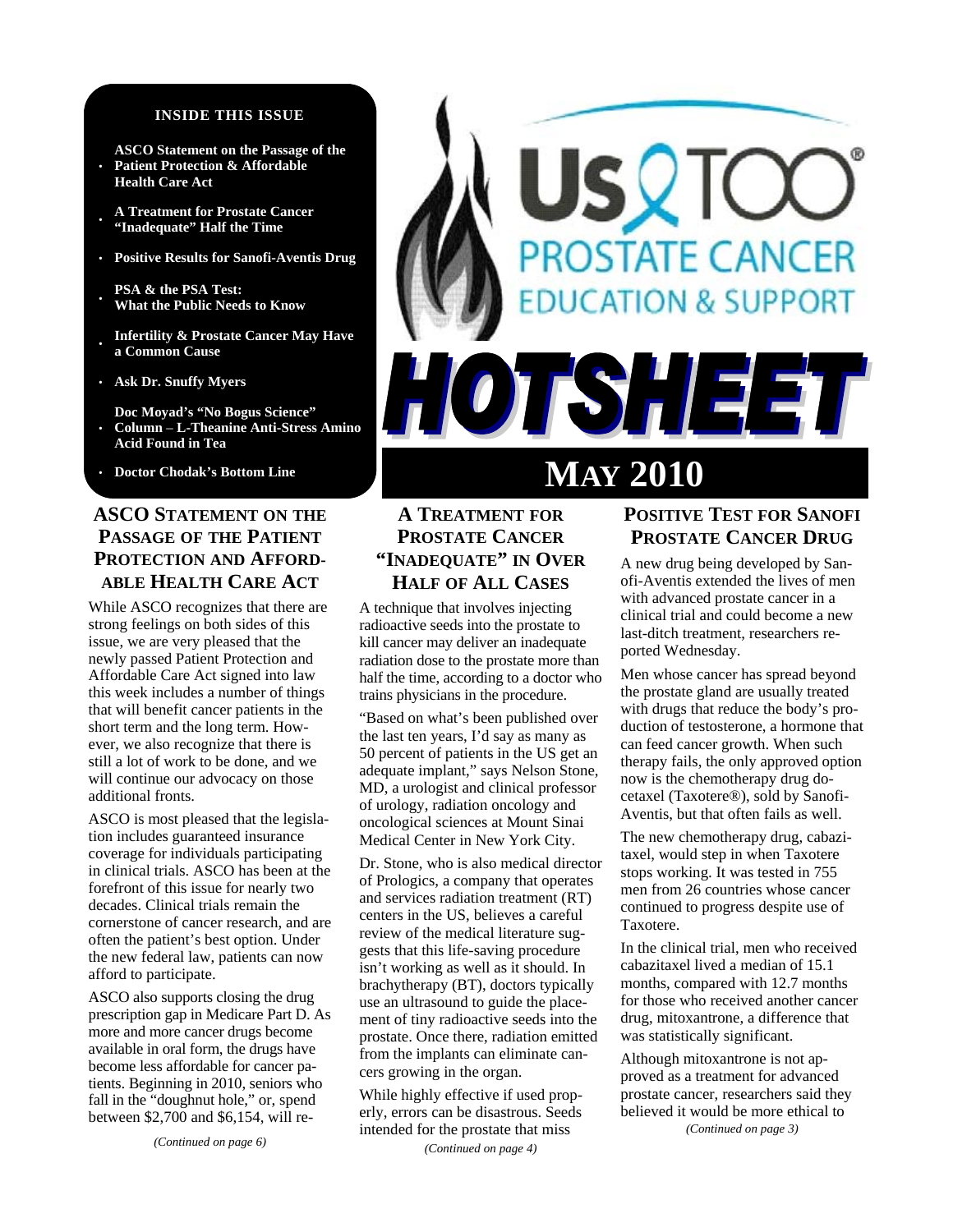THIS ISSUE OF THE US TOO PROSTATE CANCER HOTSHEET IS MADE POSSIBLE BY CHARITABLE CONTRIBUTIONS FROM

# Genentech IN BUSINESS FOR LIFE

*AND PEOPLE LIKE YOU!* 

ITEMS CONTAINED IN US TOO PUBLICATIONS ARE OBTAINED FROM VARIOUS NEWS SOURCES AND EDITED FOR INCLUSION. WHERE AVAILABLE, A POINT-OF-CONTACT IS PROVIDED.

REFERENCES TO PERSONS, COMPANIES, PROD-UCTS OR SERVICES ARE PROVIDED FOR INFORMA-TION ONLY AND ARE NOT ENDORSEMENTS. READERS SHOULD CONDUCT THEIR OWN RE-SEARCH INTO ANY PERSON, COMPANY, PRODUCT OR SERVICE, AND CONSULT WITH THEIR LOVED ONES AND PERSONAL PHYSICIAN BEFORE DECID-ING ON **ANY** COURSE OF ACTION.

THE INFORMATION AND OPINIONS EXPRESSED IN THIS PUBLICATION ARE NOT RECOMMENDATIONS FOR ANY MEDICAL TREATMENT, PRODUCT SER-VICE OR COURSE OF ACTION BY US TOO INTER-NATIONAL, INC., ITS OFFICERS AND DIRECTORS, OR THE EDITORS OF THIS PUBLICATION. FOR MEDICAL, LEGAL OR OTHER ADVICE, PLEASE CONSULT PROFESSIONAL(S) OF YOUR CHOICE.

*HOTSHEET* EDITORIAL TEAM:

JONATHAN MCDERMED, PHARMD PAMELA BARRETT THOMAS N. KIRK

#### US TOO INTERNATIONAL STAFF:

THOMAS N. KIRK, PRESIDENT AND CEO PAMELA BARRETT, DEVELOPMENT DIRECTOR TERRI GIBBONS, CHAPTER SERVICES PROGRAM MANAGER JAQUELINE KONIECZKA, OFFICE MANAGER RYAN MAGUIRE, COMMUNICATIONS **COORDINATOR** 

#### US TOO BOARD OF DIRECTORS:

*EXECUTIVE COMMITTEE/OFFICERS*

FRED MILLS, CHAIRMAN KAY LOWMASTER, MSW, LCSW, VICE-CHAIR CARL FRANKEL, ESQ., SECRETARY DAVID P. HOUCHENS, PHD, TREASURER RIDGE TAYLOR, ASSISTANT TREASURER/ **SECRETARY** 

*DIRECTORS:* 

GREG BIELAWSKI JERRY HARDY JEAN JEFFRIES DAVID M. LUBAROFF, PHD RICK LYKE, APR THOMAS N. KIRK, PRESIDENT AND CEO

US TOO INTERNATIONAL, INC. IS INCORPORATED IN THE STATE OF ILLINOIS AND RECOGNIZED AS A 501(C)(3) NOT-FOR-PROFIT CHARITABLE CORPORATION

#### **DONATIONS / GIFTS TO US TOO ARE TAX DEDUCTIBLE**

5003 FAIRVIEW AVE. DOWNER'S GROVE, IL 60515 PHONE: (630) 795-1002 / FAX: (630) 795-1602

WEBSITE: WWW.USTOO.ORG

COPYRIGHT 2010, US TOO INTERNATIONAL, INC.

# **PSA & THE PSA TEST: WHAT THE PUBLIC NEEDS TO KNOW**

James Mohler, MD Senior Vice President for Translational Research Chairman, Urology Department, Roswell Park Cancer Institute

On March 22nd, National Public Radio ran a segment ("Prostate Test: Lifesaver or Big Mistake?) on its "Morning Edition" program on prostate-specific antigen (PSA) and the controversy regarding the PSA test as an effective screening tool for prostate cancer. Richard J. Ablin, PhD, a research professor of immunobiology and pathology at the University of Arizona College of Medicine, was interviewed for this segment.

On March 10th, the New York Times ran an Op-Ed piece ("The Great Prostate Mistake") written by Dr. Ablin. The take-home messages from these highly reputable news sources are that Dr. Ablin "discovered PSA in 1970" and by virtue of that discovery, would be the obvious reigning authority on the use (and purported overuse) of the PSA test.

Prostate-specific antigen (PSA), a protein produced by the secretory epithelial cells of the prostate gland, is present in small quantities in the blood of normal men, and is often elevated in the presence of prostate cancer and in other prostate disorders. One should not confuse the current PSA with the "prostate-tissue-specific antigens" or proteins (the human prostate contains hundreds of proteins) that were discovered in the early 1970s.

Although Dr. Ablin did indeed discover a "prostate-specific antigen" that is confined to the normal prostate, he neither developed the PSA test nor discovered the PSA that the current test is based on.

That credit goes to Roswell Park Cancer Institute researcher T. Ming Chu, PhD, DSc, who, with an extraordinary team of over 20 researchers, including urologists and pathologists, discovered what the American Association for Cancer Research would later call one of the "landmark scientific discoveries of the 20th century."

Working with human prostate tissue from cancer and benign prostatic hyperplasia, Dr. Chu and his colleagues identified and purified PSA and later developed the simple PSA blood test that is used today for the early detection and management of prostate cancer.

The team published their first major paper in 1979 in Investigative Urology, followed by a 1980 paper in Cancer Research that used the PSA test to demonstrate PSA in the blood of prostate cancer patients. Subsequent papers published by the Roswell Park researchers appeared in Cancer Research, Journal of the National Cancer Institute, Methods in Cancer Research, and Journal of Urology, among others. A patent was issued in 1984 to the state of New York and Roswell Park Cancer Institute, and the technology was transferred to the biomedical industry for preparing testing kits. The PSA test received FDA approval in 1986 as a monitor for treatment response and disease recurrence, and in 1994, as a screening tool for diagnosis. Since then, an estimated one billion PSA tests have been given.

In recognition of his many contributions to the field of urology, Dr. Chu received the Presidential Award from the American Urological Association in 1993 and was featured in the April 15, 1998 issue of Cancer Research for his seminal research on the use of tumor cell products in the diagnosis and treatment of cancer, and for his leadership role in the discovery of PSA and the development of the PSA test.

Is the effectiveness of the PSA test no better than a coin toss, as Dr. Ablin contends in his recent remarks to the media? Let's look at the facts. PSA has revolutionized our ability to detect prostate cancer in its early stages and monitor its course of treatment. Prior to the development of PSA, only 4% of men diagnosed with prostate cancer could be cured. Most were diagnosed with prostate cancer when it had spread to their bones and caused pain. The standard treatment was androgen deprivation therapy and the mean survival was three years. The develop-

*(Continued on page 5)*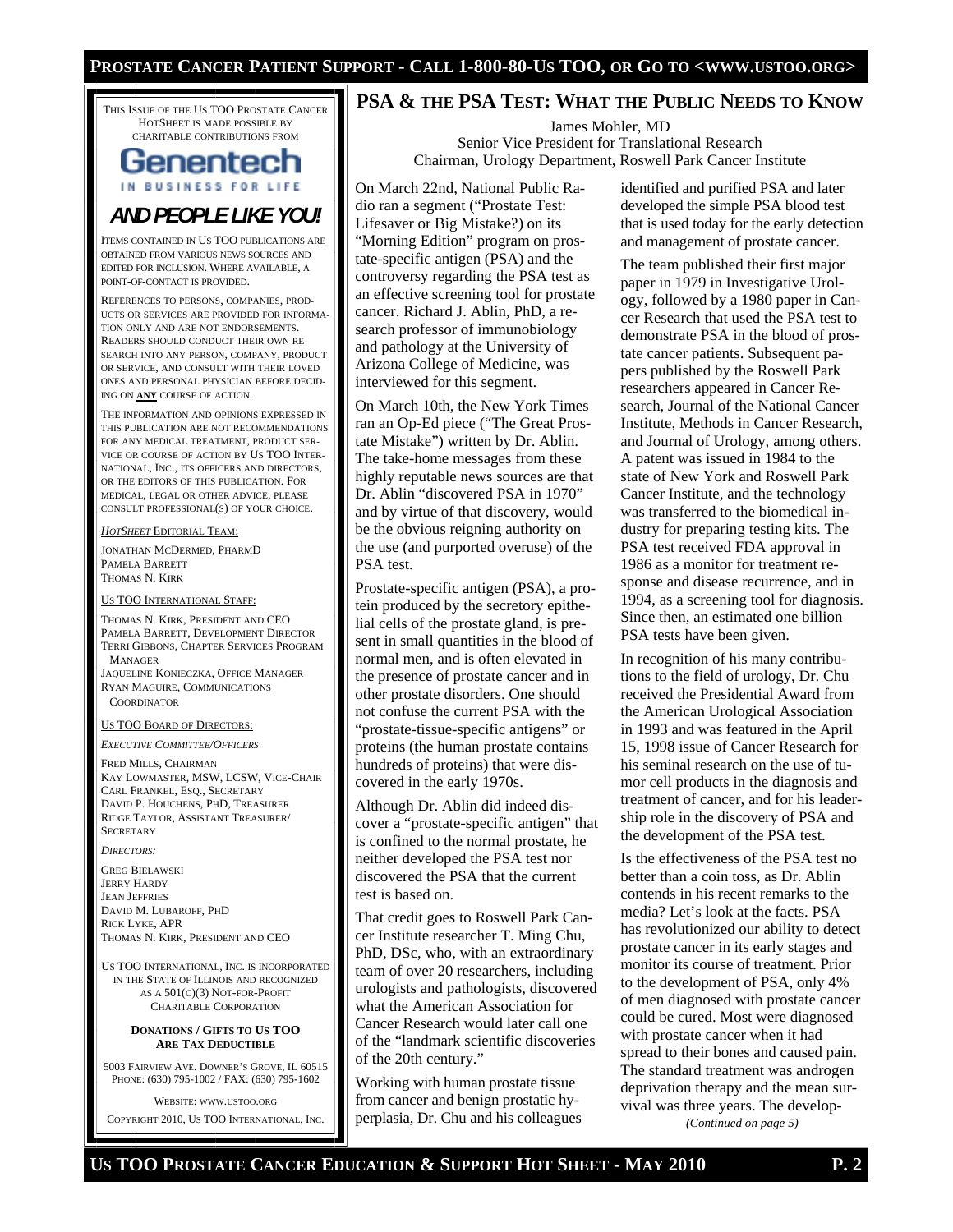#### **PROSTATE CANCER PATIENT SUPPORT - CALL 1-800-80-US TOO, OR GO TO <WWW.USTOO.ORG>**

#### **CARBITAXEL**

*(Continued from page 1)* 

compare the new drug to an active cancer medicine rather than to a placebo. The trial, in which all patients also received the steroid prednisone, was sponsored by Sanofi-Aventis.

The drug represents "a new therapeutic option for these patients who are very difficult to treat," Dr. Oliver Sartor, a professor at Tulane Cancer Center and lead investigator of the trial in North America, said Wednesday in a telephone news conference.

He said that about 15,000 to 20,000 American men with advanced prostate cancer were now treated with Taxotere each year, but that 27,000 Americans died each year of the disease.

The trial results were presented in March at the 2010 Genitourinary Cancers Symposium in San Francisco, a conference sponsored by three medical groups (ASCO, ASTRO and SUO).

Sanofi-Aventis said it hoped to complete its application to the Food and Drug Administration for approval of the drug in the first half of this year. Presuming it won approval, that would allow the drug to reach the market by late this year or early next.

Cabazitaxel did have a serious side effect. It depleted infection-fighting white blood cells and led to fever in 7.5 percent of patients, compared with 1.3 percent in those who got mitoxantrone. Cabazitaxel is a taxane, a class of drug that also includes Taxol, sold as a generic as paclitaxel, and Taxotere, also known as docetaxel.

Cabazitaxel was developed to work in cancer cells that had become resistant to other taxanes.

Abstract 9, presented at the 2010 GUCS, 5 March 2010

*New York Times, 3 March 2010* 

**Want to learn more about local prostate cancer support group activities? Read the**

# **CHAPTER NEWS!**

**at www.ustoo.org!**

# **INFERTILITY AND PROSTATE CANCER MAY HAVE COMMON CAUSE**

Infertile men could be at increased risk of developing high-grade prostate cancer, but more work is needed, according to a new study published online 22 March 2010 in the journal *Cancer*. Previous studies using the number of offspring sired as a surrogate marker for male fertility have produced conflicting results related to this association.

Dr. Walsh and colleagues examined prostate cancer rates in men with proven male-factor infertility. The study examined data from 22,562 men evaluated for infertility from 1967 to 1998 in 15 California infertility centers. The prostate cancer incidence in these men was compared with that in a

sample of men who were of similar ages and from similar geographic locations. The researchers identified 168 prostate cancer cases in the men evaluated for infertility, a rate not significantly different from that expected in the general population (185 cases).

However, men who had been evaluated and found to be infertile were 2.6 times more likely to be diagnosed with highgrade prostate cancer than men evaluated but not found to be infertile. According to Dr. Walsh, "this suggests that we may want to search for common etiologies that underlie both malefactor infertility and prostate cancer."

Dr. Walsh suggested that the most clar-



Join us in Los Angeles for the Prostate Cancer Conference. The 1 1/2 day conference features an impressive line-up of clinicians and researchers who will tackle subjects ranging from diet and nutrition, sexual health, erectile dysfunction, active surveillance, hormone treatments, radiation, chemotherapy and much more!

There will be plenty of opportunity to ask your questions and get answers - Meet the Speakers, Ask the Experts, Roundtable Discussion, Support Group Meetings, and Exhibits. Plus we will host a gala night and organize a couple of Los Angeles excursions.

# **FACULTY**

William Aronson, Duke Bahn, Marc Botnick, Richard Lam, Mark Moyad John Mulhall, Charles Myers, Dean Ornish, Mack Roach III, Mark Scholz, Stephen Strum and Nicholas Vogelzang



 **US TOO PROSTATE CANCER EDUCATION & SUPPORT HOT SHEET - MAY 2010 P. 3**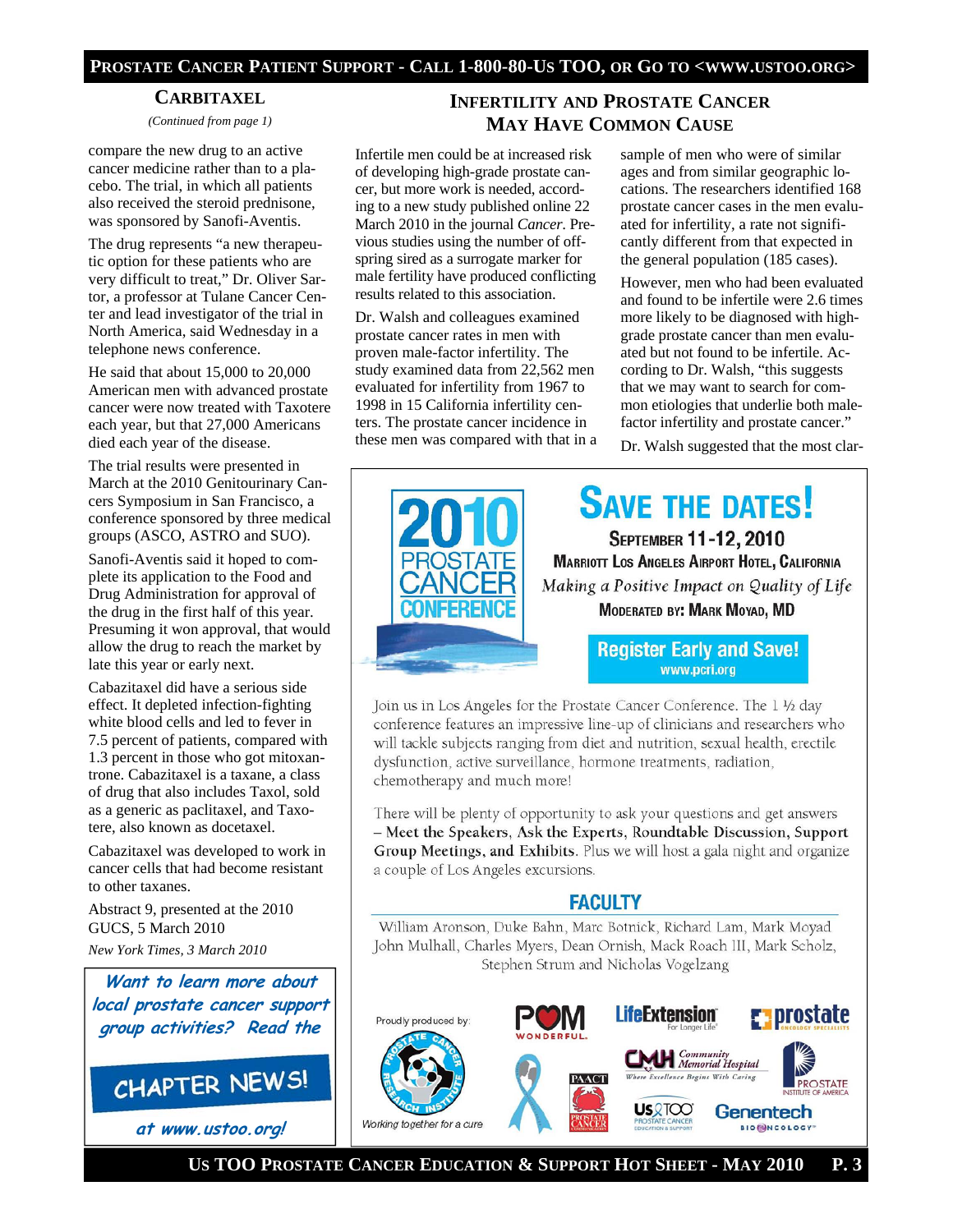# **BRACHYTHERAPY "INADEQUATE" IN OVER HALF OF CASES**

*(Continued from page 1)* 

might end up in the bladder, urethra or rectum. There, the seeds could cause serious RT-induced injury. According to Dr. Stone, botched procedures can result in anal bleeding, fistulas and urinary incontinence. Worse than the direct side effects, though, is that radioactive seeds lodged outside the prostate can't fully expose the cancers to RT, which can lead to cancer recurrence, according to Dr. Stone.

After looking over the relevant literature for an upcoming article, Dr. Stone concludes these serious medical errors are startlingly common. As Dr. Stone explains, the success of a procedure is generally determined by a postimplant dosimetry study to measure how much of the RT dose was delivered to the prostate, and how much to outlying areas. In this, the key metric is the D-90, or the RT dose to 90 percent of the prostate. "That number, the dose to 90 percent of the prostate, has been highly correlated with the cure rate, in terms of eradicating prostate cancer," Dr. Stone says.

Typically, a minimum D-90 for the most common isotope used  $(^{125}I)$ should be 140 Gy. This dose is held as the benchmark to achieve for controlling cancer, according to Dr. Stone. But in his research he has discovered that as many as 50 percent of the BT procedures performed in the US fail to reach 140 Gy. This means that one half the patients may be getting too low a dose.

"Furthermore, these data are derived mostly from academic centers, not community hospitals where the majority of the procedures in the US are performed," Dr. Stone notes, so the true rate of inadequately performed procedures could be higher.

Evidence of botched BT procedures is not quietly lingering in the pages of medical journals; it has begun to make headlines. Last week, the University of Pennsylvania admitted in January a man undergoing BT to treat prostate cancer had seeds that missed the prostate. The error hearkened back to similar bad news Penn received last summer, when the New York Times uncovered a troubled Penn-administered

BT program at the Philadelphia Veterans Administration hospital. According to the Times, over a six-year period a doctor there bungled 92 out of 116 BT procedures.

And in March 2010, the US Nuclear Regulatory Commission, which found around eight violations during their initial investigation of the hospital, including the VA's failure to properly train personnel to identify and report problems, announced a proposed \$227,500 fine against the VA, the second largest the agency has ever proposed for a medical error.

Echoing the NRC findings, Dr. Stone believes the problem is one of lack of training. "There are no certifications for any of the new procedures out there," he notes. In learning how to use a new technique, such as prostate BT, most doctors attend a seminar, then go back to their hospital and begin to practice it after only one or two supervised procedures, Dr. Stone says.

"When I was in medical school, the axiom for learning was *See one, do one, teach one* he notes. "You see a procedure, you do one, and then you can teach one." But now Dr. Stone believes that model is outdated. "Today, procedures are so complicated that no longer fits," he argues. And when doctors stick with this traditional method Dr. Stone believes patients "suffer the learning curve of the physicians."

Currently, for prostate BT, the field is only regulated by hospital bylaws, which Dr. Stone believes are inadequate. "Unfortunately, the hospitals are not really equipped to understand what is necessary to make physicians proficient," Dr. Stone argues.

What Dr. Stone believes works is rigorous hands-on training. And over the last 15 years, Dr. Stone says he has trained around 1,500 physicians world -wide in prostate BT, including around 10 percent of all doctors in the US and close to 75 percent of all Japanese physicians who perform that procedure. Dr. Stone and his colleagues have published on the success of this training methodology.

*(Continued on page 7)* 

# **ASK DR. SNUFFY MYERS**

*Editors' note*: In the spirit of information sharing, we have invited certain physicians and others to provide comments and opinions for Us TOO's *HotSheet.* It is our desire to enrich the content of the *HotSheet*  to empower the reader. Each piece contains the opinions and thoughts of its author and is not necessarily those of Us TOO International.

#### Dear Dr. Myers,

#### Are men ever cured by chemotherapy?

This is an interesting question. In the field of medical oncology, we tend to speak of median survival – how many months until half the patients have died. I tend to be less interested in that specific number, but rather the whole survival curve. Why? Because for most treatments of advanced cancer, there are a small group of patients who do much better. It is important to be able to offer patients the hope that they may make it into that favorable group. With Taxotere, the most widely used chemotherapy agent, somewhere between 10- 20% of the patients is alive 30-36 months after chemotherapy starts.

So, among those patients, are any cured? The answer is that would be rare. In my whole career, I have seen only one patient who is a candidate for cure. He had a Gleason 10 prostate cancer with a PSA doubling time of 2- 3 weeks. He failed hormonal therapy within seven months. He then received 5 months of Taxotere and at that point was in complete remission. That was in April of 2003. We stopped hormonal therapy in April of 2004. His cancer has never returned.

Because his cancer grew so rapidly, it is tempting to think that it would have returned if any cancer cells had survived treatment. Unfortunately, there is a phenomenon called "cancer dormancy." Cancers can remain silent for more than 20 years and then suddenly activate. So, at best, we can only say he is in a durable complete remission.

**Zero's 11th Annual Summit to End Prostate Cancer**  Sept 14-16, 2010 Washington, DC <www.zerocancer.org>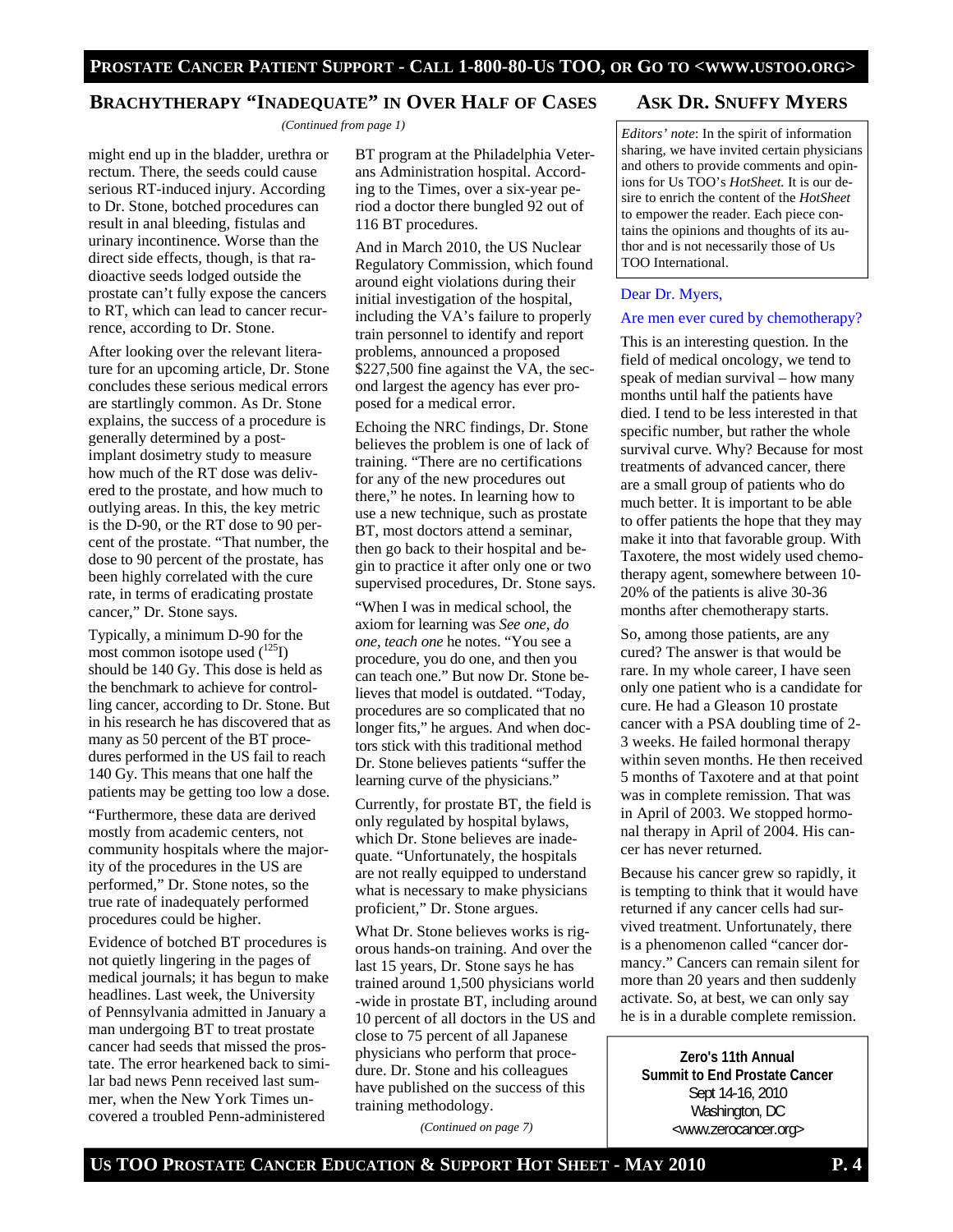# **PSA & THE PSA TEST: WHAT THE PUBLIC NEEDS TO KNOW** *(Continued from page 2)*

ment of the PSA test has completely changed the demographics of newlydiagnosed prostate cancer patients. Less than 10% of American men are diagnosed with incurable prostate cancer today, and the five-year survival after treatment is essentially 100%. In addition, one British study has shown that the prostate cancer mortality rate in the USA for the period of 1994 through 2004 had a rate of decline greater than four times that of the United Kingdom, where the PSA test was not widely used.

As the pioneer of the PSA test, Roswell Park Cancer Institute has been in the frontlines of the recent national discussion on the challenges and value of mass prostate screening using the PSA test. Two Roswell Park faculty members, including myself as chair, serve on the National Comprehensive Cancer Network (NCCN) Guidelines Panel for Prostate Cancer, the group that develops the national/international

"best practice" guidelines. On March 4, I was invited to give expert testimony at an important hearing ("Prostate Cancer: New Questions About Screening and Treatment") before the House Committee on Oversight and Government Reform. My testimony, I believe, provided some clarification as to why the PSA controversy continues to be waged.

For example, the incidence of prostate cancer if one autopsied the prostate is approximately the age of the man. In other words, 20% of 20 year olds already have cancer in their prostate and 80% of 80 year olds have prostate cancer. Prostate biopsies will find about 1⁄2 of these autopsy cancers. Thus, 40% of 80 year olds and 10% of 20 year olds will be found to have prostate cancer if their prostates are biopsied. Because PSA can be elevated for many reasons, many men who undergo prostate biopsy may have an autopsy-type prostate cancer

diagnosed rather than one that poses a threat to their life expectancy.

There is legitimate concern that widespread use of the PSA test may overdiagnose prostate cancer and put men at risk for complications from unnecessary treatments such as surgery and radiation. But it's not the use of the PSA test that's at the root of the national debate – it's deciding what to do with the information it yields.

Indiscriminate use of PSA and aggressive diagnosis and treatment of prostate cancer is unlikely to significantly impact the survival of American men and may adversely affect the quality of life of American men. The NCCN has responded by changing the 2010 Guidelines to focus on a more careful detection of aggressive prostate cancer in younger men while urging a more conservative approach to early detection of prostate cancer in older men; NCCN recommends that attempts to

*(Continued on page 8)* 

**From Passion To Action : Us TOO at 20** The UsTOO International Summit, Symposium & Celebration for Men and their Families Battling Prostate Cancer AUGUST 20 - 21, 2010 • CHICAGO, ILLINOIS

# Join the Fun and Excitement!!!

- A Pre-symposium **Advocacy Summit:** moving beyond the confusion on prostate cancer screening guidelines & updates on research priorities in imaging.
- 2-day Educational Symposium: with respected MDs, active survivors & family members addressing the latest on treatment approaches & critical research, status of new or potential breakthroughs & examples of citizen action.
- Exhibits & "Meet the Authors."
- 20th Anniversary Dinner & Awards Celebration.
- Quality Hotel! Great Rate! Easy Location!
- Pints for Prostates Gourmet Beer-Tasting Fundraiser.



To Learn More and Register www.ustoo.org/2010symposium

or Call 1-800-808-7866

Space is Limited

# **REGISTER TODAY!**

Early Bird Discounts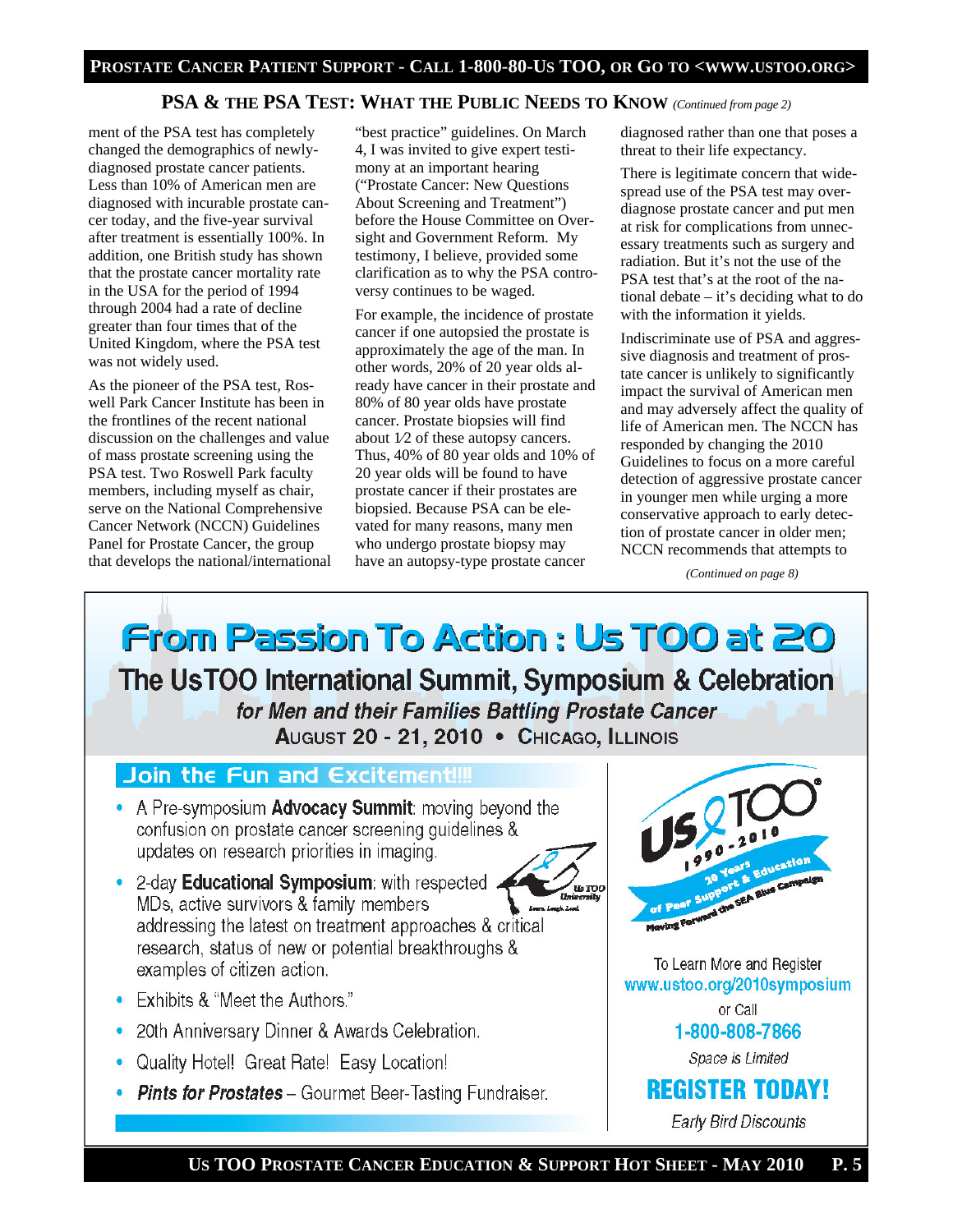### **ASCO STATEMENT**

*(Continued from page 1)* 

ceive a \$250 government subsidy to help cover the costs of their medication. By 2020, Medicare will cover 75 percent of drug costs in the "doughnut hole" for Medicare patients.

The removal of lifetime caps on insurance coverage is also a step forward for cancer patients. Many cancer patients who need repeated courses of treatment can easily exceed their caps and find themselves unable to afford needed treatment and medication. ASCO looks forward to seeing the financial burdens often associated with cancer treatment ease under this new federal policy.

Children with cancer will also benefit from the legislation. In just six months, insurers will no longer be able to exclude children with pre-existing conditions from being covered by their family policy. For current policies, that means insurance companies must rescind pre-existing condition exclusions. ASCO is also pleased that dependent children up to age 26 will be able to remain on their parents' family policy effective immediately.

While ASCO supports improved access to healthcare for millions of Americans, uninsured cancer patients still won't have sufficient coverage. These patients cannot afford to wait. ASCO is ready to work with policymakers and the Obama Administration in order to fill this urgent gap.

ASCO is also deeply concerned that the legislation does not address the flawed Sustainable Growth Rate. Oncology practices are struggling to survive, and ASCO urges a permanent repeal of the SGR. The temporary patches implemented in the past are no longer a viable solution. The SGR could potentially cause devastating cuts that will negatively impact cancer patients and practices; immediate action must be taken.

ASCO, representing more than 28,000 oncologists, will continue to support public policy that ensures patient access to high-quality cancer care and supports increased clinical cancer research.

For more information, please contact Amanda Stanley, (571) 483-1364 or <amanda.stanley@asco.org>

# **DOC MOYAD'S WHAT WORKS & WHAT IS WORTHLESS COLUMN, ALSO KNOWN AS "NO BOGUS SCIENCE" COLUMN**

**"Provenge® is supposed to be FDA approved by the time you read this column! So, I am going on strike/boycotting my own column!"** 

Mark A. Moyad, MD, MPH, University of Michigan Medical Center, Department of Urology

*Editors' note*: In the spirit of information sharing, we have invited certain physicians and others to provide comments and opinions for Us TOO's *HotSheet.* It is our desire to enrich the content of the *HotSheet*  to empower the reader. Each piece contains the opinions and thoughts of its author and does not necessarily reflect those of Us TOO International.

**Bottom Line:** After almost a decade of research and debate the FDA should approve Provenge for men with hormone refractory prostate cancer (HRPC) by 1 May 2010. So, in deference to this important decision I am boycotting my own column!

I was going to write a column on an anti-stress amino acid compound found in tea called "L-theanine." Instead, I am going to have a cup of green tea with L-theanine and simply boycott my column this month! I am taking a stand!

I was going to tell you that L-theanine from tea, especially green tea, or Ltheanine dietary supplements now have plenty of evidence that it increases the level of anti-stress compounds in the brain without causing drowsiness. So, L-theanine can reduce your stress and keep you alert and it does not increase blood pressure or heart rates from clinical studies so I was going to tell you that L-theanine is heart healthy! In fact, L-theanine has been used in Japan in over 50 food products including chocolate and chewing gum since the 1960s.

However, I am not going to continue to write my column this month until the FDA approves the Provenge immune therapy personalized vaccine for men with HRPC. In other words, by the time you read this column, Provenge is suppose to be approved by the FDA! If the FDA does not approve Provenge by the time you read this column in May, I will cease to plug in my computer and write!

Some folks go on hunger strikes to get what they want, but I did not want to lose weight! Others go on a work strike, but I did not want the University of Michigan or my family to suffer. Some people stand on high buildings with signs until the police come and get them, but in Michigan it is still really cold outside, and I am not fond of prison food, striped clothing, or a mug shot that includes my profile (have you seen how big my nose looks when I am standing sideways-ouch!).

So, I decided to take a stand in the only way that I can take a stand. I am going to drink several cups of green tea daily to get plenty of L-theanine, so I am not stressed (yet still alert and attentive), and then I am going to boycott my computer key buttons and email delivery system to Us TOO in the next few seconds.

So, the FDA should approve Provenge by May 1, 2010 and if they do or do not approve Provenge this time, let me tell you what I really think about the FDA, they are the most….oops sorry, the boycott has begun and I will finish this sentence next month!

#### *Reference:*

*Me=Mark A. Moyad, MD, MPH – at home 7:10 AM with 8 ounces of green tea in my left hand and 1/3rd cup of All Bran cereal in my right hand on 1 April 2010.* 

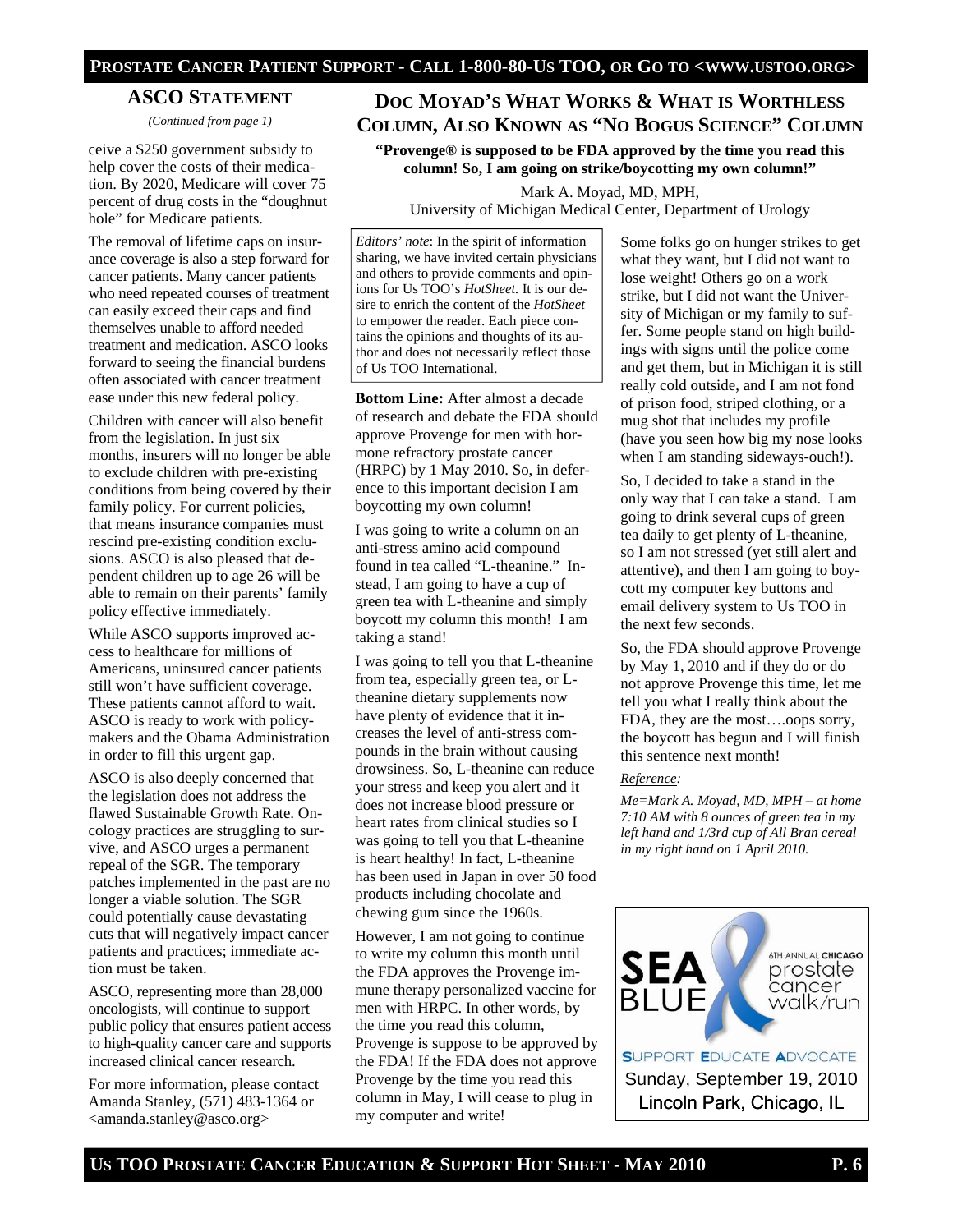# **DOCTOR CHODAK'S BOTTOM LINE**

*Editors' note*: In the spirit of information sharing, we have invited certain physicians and others to provide comments and opinions for Us TOO's *HotSheet.* It is our desire to enrich the content of the *HotSheet*  to empower the reader. Each piece contains the opinions and thoughts of its author and is not necessarily those of Us TOO International.

It seems that not a month goes by without someone saying something good or bad about the PSA test and its role in screening. Dr. Mohler has written an article to alert readers about comments made by Dr. Richard Ablin in the New York Times. Ablin claimed to be the discoverer of PSA and then heavily criticized the test. As Dr. Mohler correctly explains, the PSA test in use today was not discovered by Ablin which makes some of his criticisms lose value. But he is correct in his concern that many of the men diagnosed have not benefited. Still, the PSA has truly been revolutionary in helping many men with prostate cancer.

But then we get back to the question of its role in screening. Dr. Mohler is partly correct in stating that the screening test is not the problem, it is what is done with the results. That is not entirely correct. The fact is that the public has been misled about PSA. For 20 years, people have been told that screening will save their lives without the proof to support it. Lacking has been a balanced message of the risks and benefits of screening. Men of all ages and health status have been screened without knowing it and without having a choice.

We now know that screening does save lives but at a large risk of over treatment. To address that problem, the NCCN is recommending that men with very low risk cancer go on Active Surveillance if their life expectancy is less than 20 years. The problems are that most doctors will not follow that approach, many men will have difficulty accepting it and the results with active surveillance are less than ten years old.

**The Bottom Line:** As recommended by the American Cancer Society, all

men should be informed of the risks and benefits and then decide whether to be screened. Once diagnosed, all men should be informed about the risks and benefits of Active Surveillance along with the other treatment options. A large percentage of men diagnosed today will never need to be treated.

The article by Dr. Stone is likely to raise serious concern among men treated by brachytherapy. He claims that 50% have been under treated because of improper technique. This may result in incomplete treatment of the cancer. It also may mean that seeds will end up in the bladder, urethra or rectum leading to serious problems such as anal bleeding, fistulas and urinary incontinence. His concern is that many physicians who do brachytherapy may not have been adequately trained and supervised. A survey of Medicare patients from the 1990's does show higher complication rates compared to academic centers but it is not possible to assess if they have a higher rate of recurrence.

What does this mean for those men already treated by brachytherapy or those considering the treatment? First don't panic. Fortunately, many of the men treated probably had low risk cancers anyway so they have little danger. Those with intermediate risk cancers (Gleason 7, PSA greater than 10 ng/ml) treated at non-University centers may want to contact their doctor and ask for their postoperative assessment to see if they received the 140 Gy recommended. If they did not, then a consultation with another specialist may be worthwhile.

**The Bottom Line:** Men considering brachytherapy should find out the training, experience and results of the physician who will do the treatment to help ensure they will be treated properly.

Lastly, more encouraging news about men with advanced disease. A new drug called Cabazitaxel is showing promising results and may be the next step for men no longer responding to

*(Continued on page 8)* 

#### **BRACHYTHERAPY**

*(Continued from page 4)* 

When asked why the Japanese seem so eager to absorb his training, Dr. Stone attributes it to differences in medical culture between Japan and the US.

In Japan, the health system is partly nationalized. Doctors are directly salaried by the hospital, according to Dr. Stone. "They all get paid the same salary and work the same hours. There's a different philosophy when it comes to the approach to medicine," he says.

But all is not entirely rosy. Although the Japanese are believed to have lower rates of prostate cancer, Dr. Stone says once diagnosed threefourths of Japanese men have advanced disease, which is more likely to be fatal.

"The reason is they have no early detection program," he says. "There's no PSA [Prostate-Specific Antigen test] screening, whereas in America it has been going on since 1990." In the US, Dr. Stone says more than 80 percent of men will have had their PSA levels checked by the time they turn 57. This in turn means when cancer is discovered, it is usually smaller and more susceptible to treatment and cure.

In fact, in America, the mortality rate from prostate cancer has declined over the last five years. "It used to be 42,000 deaths [a year], now it's 27,000," says Dr. Stone. But in Japan, the outlook is grimmer.

*<www.DotMed.com>, 26 March 2010* 



**To join, visit http://ustoo.inspire.com**